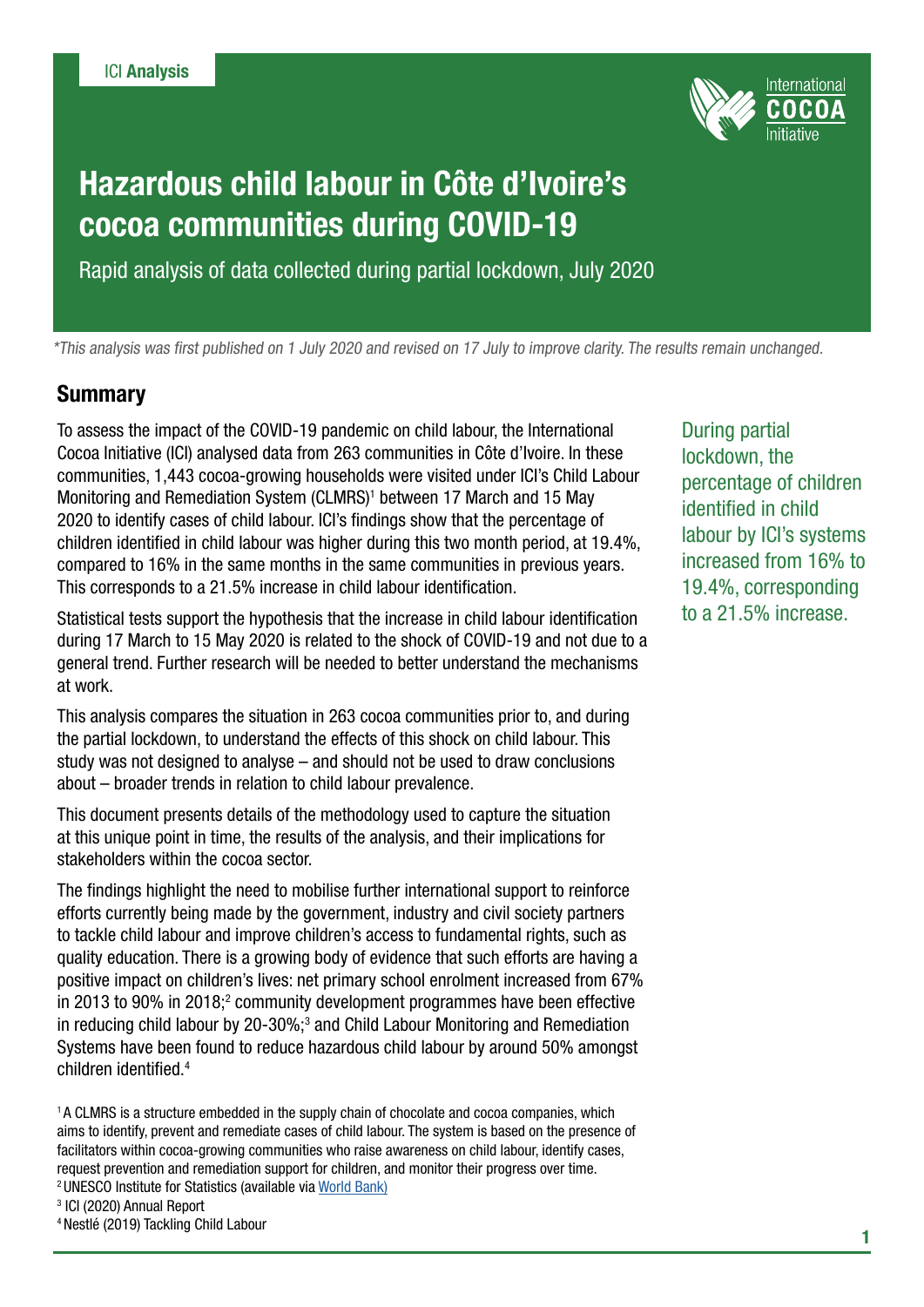## Context

On 16 March 2020, in response to the first reported cases of COVID-19 in the country, the government of Côte d'Ivoire, like many governments around the world, introduced a set of measures to prevent the spread of the virus. They included closure of all preschools, primary and secondary schools, prohibition of gatherings of more than 50 people, partial closure of international borders and quarantine of new arrivals. A week later, curfews and restrictions on movement came into effect, regulating transport within and between towns and cities and prohibiting unauthorized travel between Abidjan and the interior of the country.<sup>5</sup> The COVID-19 pandemic and related measures, in combination with the international economic downturn and collapsing commodity prices, have already had tangible consequences on all sectors of the country's economy and on various aspects of social wellbeing. The more vulnerable members of Ivorian society are likely to be negatively affected, including cocoa growing households and their children.

Unicef and ILO, among other organisations, have warned that one possible consequence of the global COVID-19 pandemic and the measures taken in response could be an increase in child labour in many countries.6 To test this hypothesis, we analyse data collected during the partial lockdown to examine whether changes in child labour have been observed in cocoa communities.

Evidence on the root causes of child labour and from past pandemics suggests that there could be several possible drivers. First, as schools had to be closed, parents might have taken their children with them to the farm, where they could be supervised and might have been called on to help with the work. Previous analysis has shown that child labour prevalence is higher in communities where schools are not present, $<sup>7</sup>$ </sup> and higher during school holidays compared to term

<sup>5</sup> Gouvernement de la Côte d'Ivoire, Message à la nation de SEM le [président de la république](http://www.gouv.ci/doc/1585001044MESSAGE-A-LA-NATION-DE-SON-EXCELLENCE-MONSIEUR-ALASSANE-OUATTARA-RELATIF-A-LA-PANDEMIE-A-CORONAVIRUS.pdf), 23 March 2020

6 Unicef & ILO (2020) [COVID-19 and Child Labour: A time of crisis](https://www.unicef.org/reports/covid-19-and-child-labour-2020)  [a time to act](https://www.unicef.org/reports/covid-19-and-child-labour-2020)

<sup>7</sup> ICI (2019) Education quality and child labour: Evidence from [cocoa-growing communities in Côte d'Ivoire and Ghana.](https://cocoainitiative.org/wp-content/uploads/2019/06/Education-quality-and-child-labour-evidence-from-C%C3%B4te-dIvoire-and-Ghana_June2019.pdf)

time.8 Second, restrictions on movement within the country and across borders may have limited the availability of adult labour, increasing pressure on families to call on their children to make up the shortfall. Third, with the overall economic downturn, cocoa farmers may be experiencing increased pressure on their household budgets, including through decreases in income from various sources (although cocoa prices remained stable) or through surges in prices for essential goods. In an ICI telephone survey of certified cocoa producers in Côte d'Ivoire, over half of respondents reported a drop in household income, due to a combination of decreased earnings and increased pressure on household budgets, since schools closed in March.<sup>9</sup> Literature on income shocks shows that when household incomes decrease, child labour tends to increase.10 Finally, some programmes run by the government, civil society and industry to support vulnerable cocoa-growing households and promote child protection were necessarily disrupted during the partial lockdown, reducing access to these services.

This briefing uses data collected during the partial lockdown to examine how child labour in cocoagrowing households in Côte d'Ivoire has been affected by COVID-19 and measures taken to contain the virus at this point in time.

### Data on child labour identification

The restrictions on movement have posed challenges for the generation of empirical evidence about how the COVID-19 pandemic has affected child labour in rural communities. However, ICI's Child Labour Monitoring and Remediation System (CLMRS) provides a valuable source of data to fill this gap.

The set-up of ICI's CLMRS means that data is being collected continuously throughout the year by agents living in cocoa-growing communities who are tasked to identify and assist children at-risk. These agents visit

<sup>&</sup>lt;sup>8</sup> ICI (2020) [How will the COVID-19 crisis affect children in cocoa](https://cocoainitiative.org/wp-content/uploads/2020/04/ICI_How-will-COVID-19-affect-children-in-cocoa-growing-communities_apr2020.pdf)[growing communities?](https://cocoainitiative.org/wp-content/uploads/2020/04/ICI_How-will-COVID-19-affect-children-in-cocoa-growing-communities_apr2020.pdf)

<sup>9</sup> Based on data collected by telephone from 515 cocoa producers between 2-9 July 2020. This data is part of an ongoing survey by ICI to understand more about the impact of COVID-19 on cocoa farming households.

<sup>&</sup>lt;sup>10</sup> ICI (2020) The effects of income changes on child labour: A [review of evidence from smallholder agriculture](https://cocoainitiative.org/wp-content/uploads/2020/04/ICI_Lit_Review_Income_ChildLabour.pdf)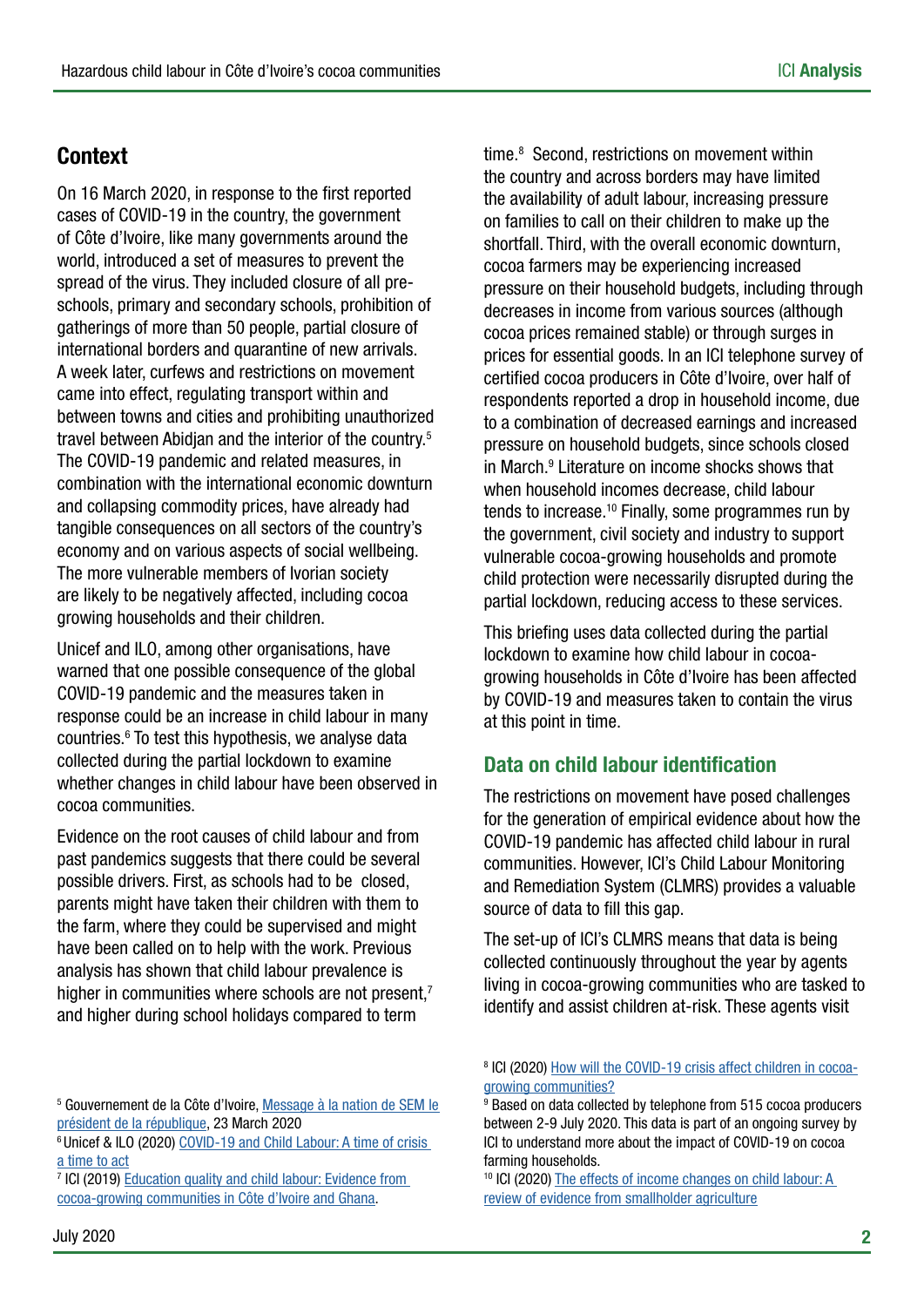|                                                                | <b>Observations</b><br>(# of children) | Mean child labour<br>identification rate | Standard<br>error |
|----------------------------------------------------------------|----------------------------------------|------------------------------------------|-------------------|
| Prior to partial lockdown:<br>(Mar-Apr-May in years 2015-2019) | 2171                                   | 16.0%                                    | 0.0079            |
| <b>During partial lockdown:</b><br>(17 March-15 May 2020)      | 2910                                   | 19.4%                                    | 0.0073            |
| Difference:                                                    |                                        | 3.4%                                     | 0.0109            |

Figure 1: Means comparison (t-test) of child labour identification rates among children visited prior to vs. during partial lockdown

 $t = -3.1334$ ; Degrees of freedom = 5080; H0: difference > 0; Pr(T > t) = 0.9991

cocoa-growing households in certified cooperatives to monitor child labour. Interview data is recorded using a mobile phone or tablet, allowing results to be synchronised with a central database as soon as connectivity allows. Therefore, even with travel restrictions in place, ICI continued to receive data on child labour from many communities, since agents continued visits, while respecting precautionary guidelines, and maintained data collection within their own communities.

The set-up of ICI's CLMRS means that data is collected continuously throughout the year. During partial lockdown, data collection could continue in communities where facilitators lived, while respecting precautionary measures.

During the partial lockdown, monitoring visits continued in 263 communities in Côte d'Ivoire, representing approximately 40% of all communities in which monitoring visits took place over the last 6 months. A total of 1,443 households from 40 different cooperatives were visited between 17 March and 15 May 2020 to identify cases of child labour. A total of 3,223 children were interviewed. It is important to note that this analysis is limited to the 263 communities in which data was available. The results are not representative of all cocoa-growing areas in Côte d'Ivoire and cannot be generalised to other areas.

To understand to what extent the situation in this sample of 263 cocoa-growing communities changed, we compare data collected during the partial lockdown (from 17 March to 15 May 2020) with historical data collected prior to lockdown, in the same communities, from February 2015 to March 2020.

We analysed results from visits to identify child labour. During these home visits, community facilitators assess whether any of the children aged 5-17 living in a household engage in hazardous child labour, through interviews with parents and children.

## Method and Results

We analyse how child labour identification within the CLMRS evolved during the partial lockdown, by comparing results from home visits from 17 March to 15 May, with those from previous years.

For such a comparison to be meaningful, first we need to take into account that child labour identification rates vary across communities, between monitoring agents, and over time. For example, if we look at all data collected before 17 March, average child labour identification rates are lower in those communities where data collection continued after 17 March, compared to those communities where it stopped (21% against 24%). For this reason, we include in the analysis only children from the 263 communities where data collection continued.

Second, due to the seasonal nature of work on the cocoa farms, child labour identification rates fluctuate over the course of the year: analysis of CLMRS data over several years shows that rates of child labour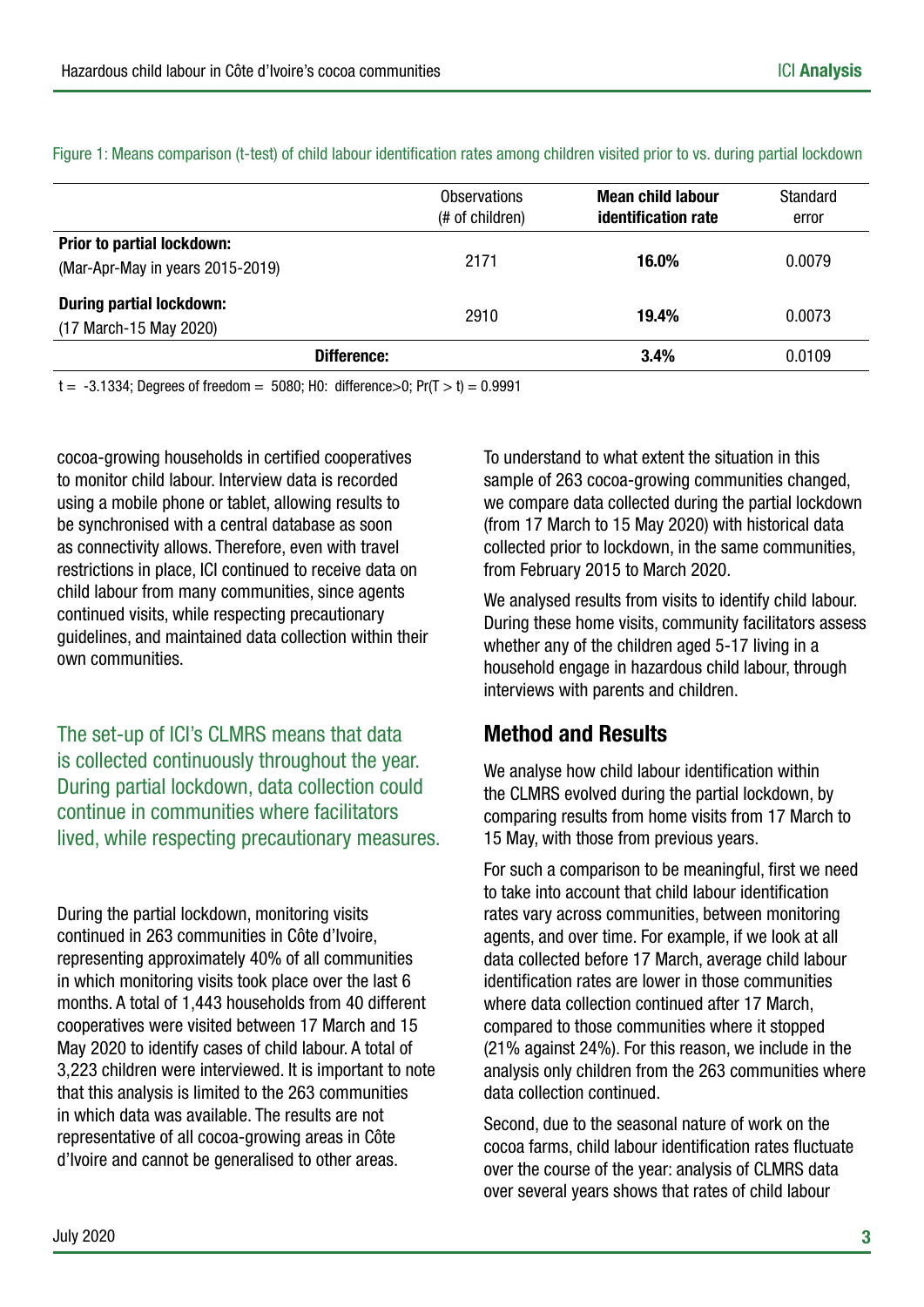identification are lower on average in the months of March, April and May compared to the rest of the year (18% against 25%).

Using a simple means comparison of child labour identification rates, we see that the percentage of children identified in child labour increased from 16% to 19.4% when we compare the period of partial lockdown to the same months in previous years in the same communities. This represents a 21.5% increase in child labour identification and the difference is statistically significant.

To rule out that this difference is driven by a longerterm trend, we test a "placebo lockdown" effect, ie. a hypothetical lockdown period during the months Jan-March 2020, rather than the true lockdown period; this placebo lockdown period is not marked by higher child labour identification in comparison to the same season in previous years. This supports our interpretation that the increase in child labour identification during 17 March to 15 May 2020 is indeed related to the partial lockdown in response to COVID-19, and not a due to a general trend.

Statistical tests support that the increase in child labour identification during 17 March to 15 May 2020 is related to the partial lockdown, and not a due to a general trend.

To account for additional factors which may be driving these numbers, we use multiple regression analysis to separate out the effects of seasons, communities and monitoring agents.11 Regression analysis also allows to account for potential differences in the composition of our samples before and after lockdown. The unusual circumstances of lockdown – notably school closures – may have implied that the set of farmers and children

<sup>11</sup> Specifically, we estimate a linear probability model on a sample of children interviewed, where the outcome variable is a binary indicator of whether the child is doing hazardous tasks on the cocoa farm; and the explanatory variables are whether the interview was held during the partial lockdown period; fixed effects for the month of the year of the interview, for the community where the child lives, and for the community facilitator holding the interview; the child's age and sex; and the household head's age and level of education.

available for interviews was different from the longerterm average in the data base. To avoid this, we include in the regression analysis controls for key household and child characteristics that are correlated with child labour risk, such as the child's age and sex, and the household head's age and level of education.

The regression analysis confirms that the share of children identified in hazardous child labour increased by approximately 3 percentage points on average, taking into account all the additional factors mentioned above.12 In other words, we see this difference when comparing outcomes during lockdown with outcomes from the same month of a previous year, within each community and for the same community facilitator, for the same profile of child and household (see supplementary results tables here).

The exact magnitude of the effect varies depending on the data we include in the analysis. For example, when alternatively, we extend the control group to all communities rather than only the 263 communities where data collection continued, we find an increase in child labour identification of approximately 6 percentage points during the partial lockdown (results available upon request).

## Conclusion

Data collected through ICI's Child Labour Monitoring and Remediation System during the partial lockdown in Côte d'Ivoire provides a valuable source of information to help us understand how child labour in some cocoa communities was affected during the partial lockdown period.

It is important to note that the increase in child labour may be partly due to other factors, which we cannot account for in this analysis. These may include the constantly evolving economic environment (cocoa price, labour markets, etc.), project cycles of the monitoring systems, and the evolving qualification and motivation of community facilitators, all of which drive child labour identification rates up and down over the course of time.

In the coming months it will be important to use longer time series data, including from after the lifting of the partial lockdown, as well as more refined econometric

<sup>&</sup>lt;sup>12</sup> Full results are available here: Supplementary Results: Hazardous [child labour in cocoa communities in Côte d'Ivoire during COVID-19](https://cocoainitiative.org/wp-content/uploads/2020/06/covid-impact-child-labour_supplementary-results.pdf).